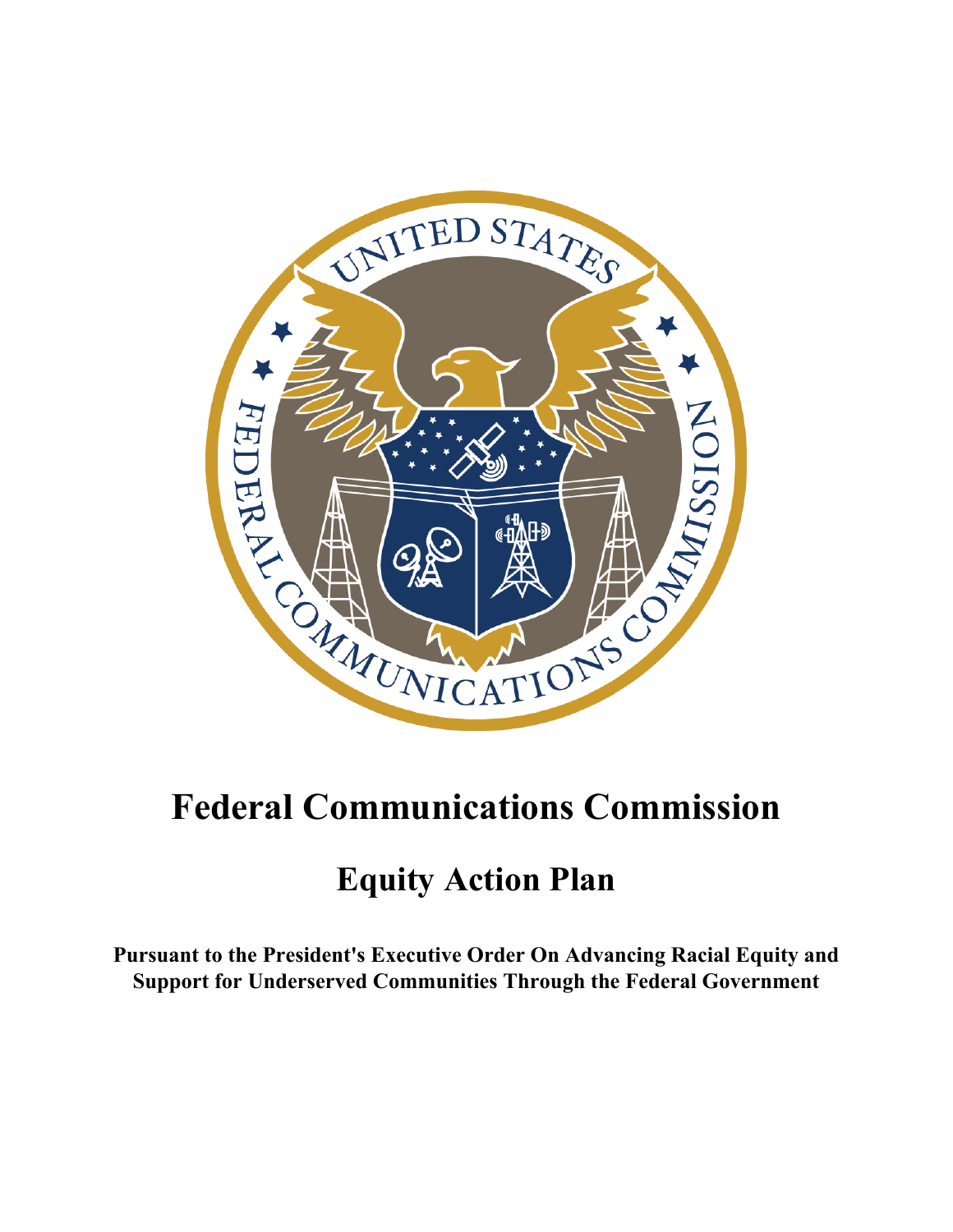## **EXECUTIVE SUMMARY**

**Mission:** The Federal Communications Commission (FCC or Commission), an independent regulatory agency of the United States Government, is charged with regulating interstate and international communications by radio, television, wire, satellite, and cable. The Commission also regulates the provision of telecommunications and advanced communication services and video programming for people with disabilities.

**Summary of Action Plan:** Executive Order 13985 strongly encourages participation by independent agencies. The FCC is publishing this Action Plan in support of the objectives of the Executive Order. This Action Plan focuses on concrete actions that the FCC is taking so that people across the country can count on and obtain access to the modern communications they need for work, learning, healthcare, and access to the information they require to make decisions about their lives, their communities, and their country.

First, the Commission was given the incredibly important responsibility in the Infrastructure Investment and Jobs Act (IIJA) to adopt rules to "facilitate equal access" to broadband, taking into account technical and economic feasibility, including by preventing digital discrimination of access based on income, race, ethnicity, color, religion, or national origin and identifying necessary steps to eliminate such discrimination. Consistent with the Communications Act and as directed by the IIJA, the FCC has established a Task Force to Prevent Digital Discrimination and is working towards a proceeding regarding the prevention of digital discrimination.

Second, the Commission recently launched the Affordable Connectivity Program (ACP), a \$14.2 billion federal initiative that offers qualifying households discounts on their internet service bills and an opportunity to receive a discount on a computer or tablet from participating providers. The ACP is the congressionally created successor to the FCC's previous broadband affordability program, the Emergency Broadband Benefit (EBBP). To date, the ACP has successfully helped almost 10 million households afford internet service.

Third, as part of the American Rescue Plan Act of 2021, Congress authorized the Emergency Connectivity Fund (ECF), a \$7.17 billion program that is helping schools and libraries provide the tools and services their communities need for remote learning during the COVID-19 emergency period. By providing these necessary services and tools, ECF is helping provide relief to millions of students, school staff, and library patrons and helping to close the Homework Gap for students who would otherwise lack necessary Internet access or the devices they need.

Fourth, the FCC is in the process of updating its current broadband maps with more detailed and precise information on the availability of fixed and mobile broadband services. Service providers and governments use broadband maps to make decisions about where service is needed and how to fund the expansion of broadband services. Further, the need for accurate information about availability of the services is necessary more than ever to ensure equal access to these critical technologies.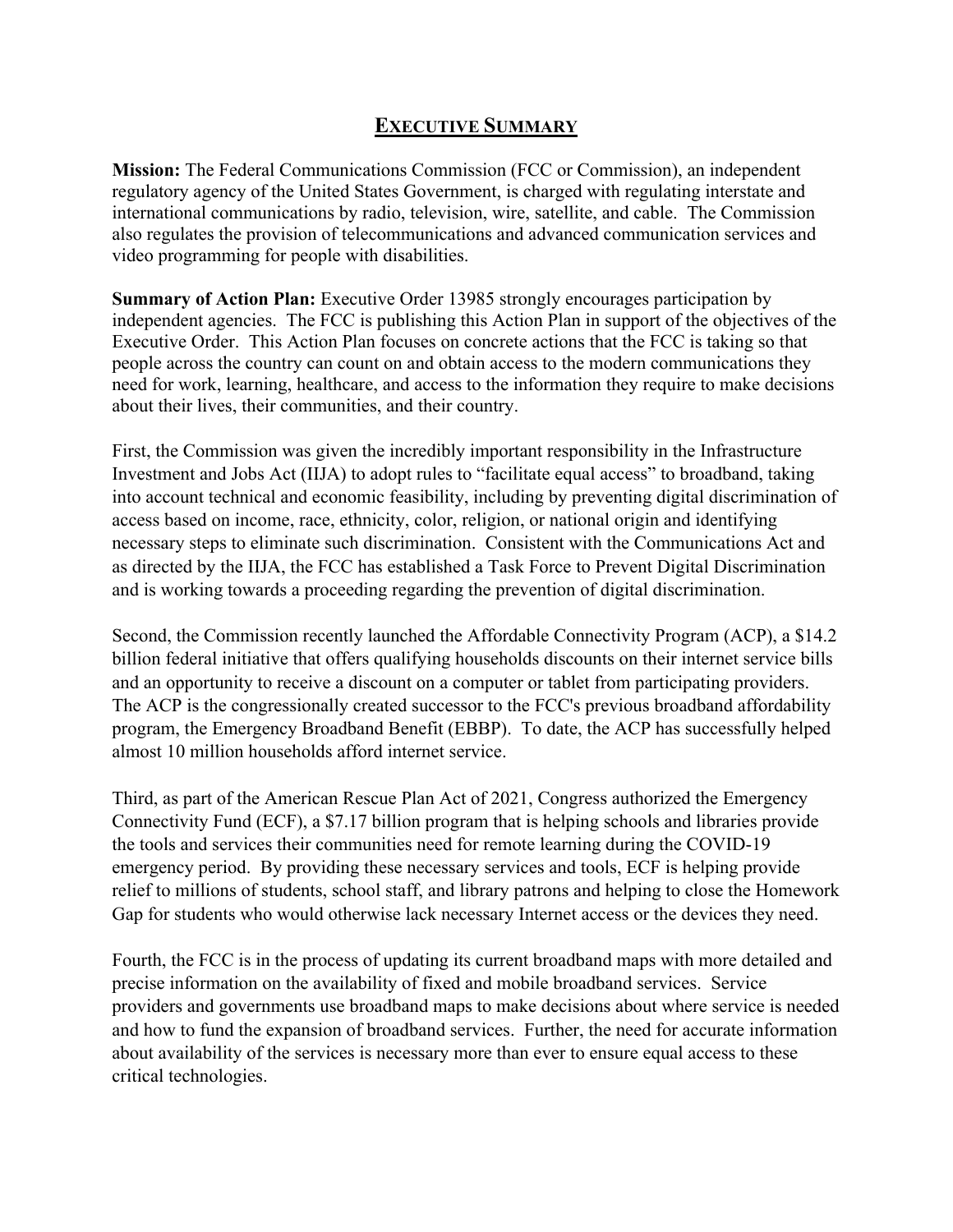#### **SUMMARY OF EARLY ACCOMPLISHMENTS**

During 2021, the Commission took several steps to advance equity through the Commission's programs and activities. For starters, the FCC established a new strategic goal to Promote Diversity, Equity, Inclusion and Accessibility. Guided by this strategic goal, the FCC is seeking to gain a deeper understanding of how the agency's rules, policies, and programs may promote or inhibit advances in diversity, equity, inclusion, and accessibility. To this end, the Commission began including an equity and inclusion inquiry within its notices of proposed rulemaking seeking specific comments on how its proposals may promote or inhibit advances in diversity, equity, inclusion, and accessibility.

In addition, the Commission re-chartered its Advisory Committee for Diversity and Digital Empowerment under a new name – the Communications Equity and Diversity Council. The Council's mission has expanded from its initial focus on the media ecosystem to review more broadly critical diversity and equity issues across the tech sector. In turn, it is anticipated that the Council will make recommendations on advancing equity in the provision of and access to digital communication services and products for all people of the United States, without discrimination on the basis of race, color, religion, national origin, sex, or disability. It also will provide recommendations to the Commission on how to empower people of color and others who have been historically underserved, including persons who live in rural areas, and persons otherwise adversely affected by persistent poverty or inequality, to access, leverage, and benefit from the wide range of opportunities made possible by technology, communication services and next-generation networks.

At the start of 2021, the FCC did something truly historic. The Commission set up the largestever broadband affordability program in the United States, the EBBP. The EBBP was a shortterm effort designed to help households struggling in the pandemic to afford high-speed Internet access at home. At the start of 2022, the FCC is making history again by putting in place a longterm effort to keep households everywhere connected, through the ACP. This \$14.2 billion investment, a byproduct of the IIJA, is the biggest program the Commission has ever set up to help ensure that every family can afford the broadband services that are now essential for full participation in modern life. And thanks to this program, almost 10 million households were able to do so.

Since the launch of the ECF in the summer of 2021, the ECF program has helped over 12 million students across the nation get the digital tools they need to connect with teachers and online educational resources. The funding can be used to support off-campus learning, such as nightly homework, to ensure students across the country have the necessary support to keep up with their education. Total commitments to date are supporting over 10,800 schools, 875 libraries, and 125 consortia for nearly 9.9 million connected devices and over 4.9 million broadband connections.

In the area of Broadband Mapping, the Commission formed a Broadband Data Task Force to coordinate and expedite the design and construction of new systems for collecting and verifying data to carry out the FCC's responsibilities under the Broadband DATA Act and to more accurately measure and reflect broadband needs across the United States. The Commission made significant progress on its broadband data collection efforts through this new Task Force.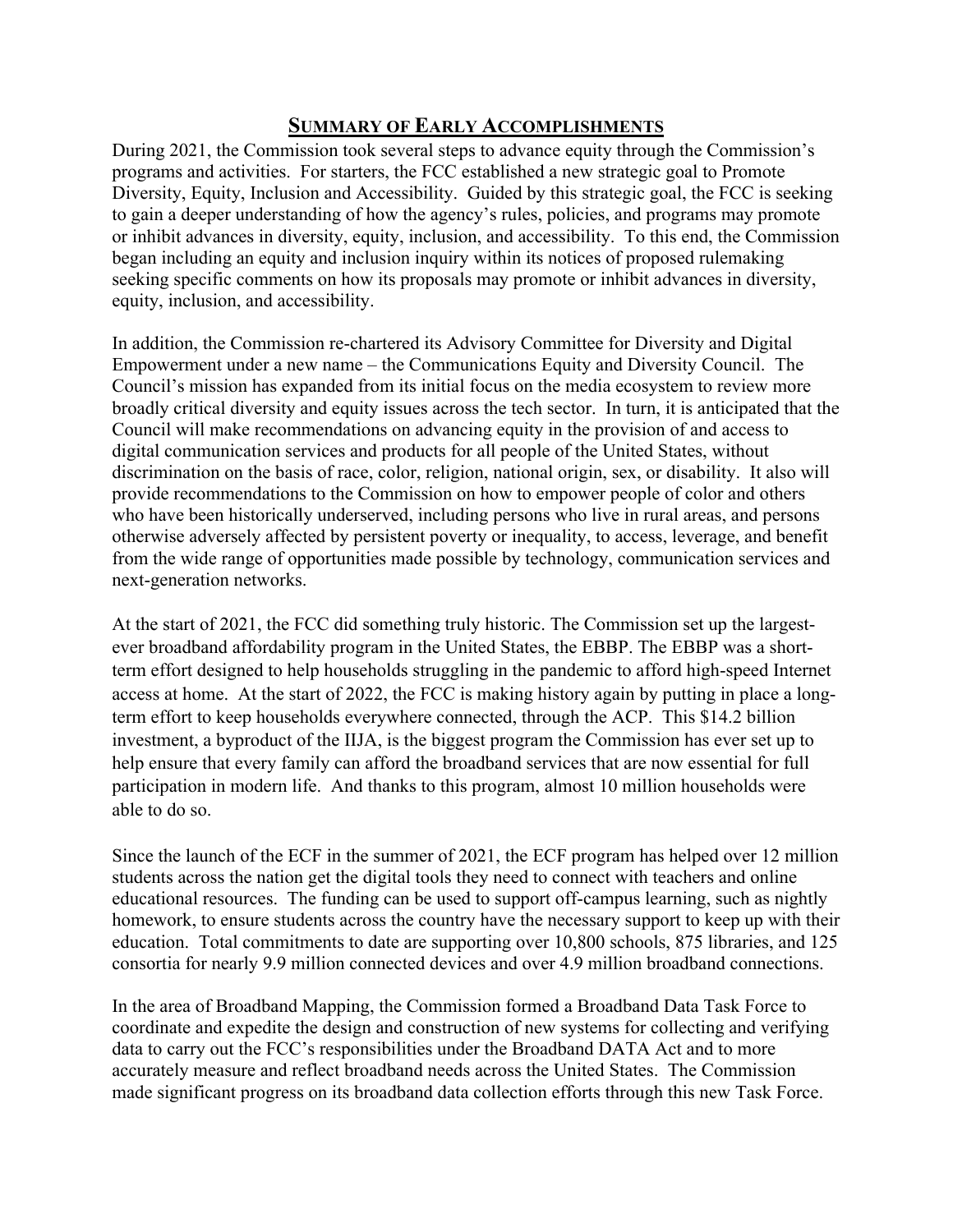# **EQUITY ACTION PLAN**

# **I. Preventing Digital Discrimination Rulemaking**

The Commission was given the incredibly important responsibility in the IIJA to adopt rules to "facilitate equal access" to broadband, taking into account technical and economic feasibility, including by preventing digital discrimination of access based on income, race, ethnicity, color, religion, or national origin and identifying necessary steps to eliminate such discrimination. The FCC announced the creation of the Task Force to Prevent Digital Discrimination, and consistent with the Communications Act along with consultation with the Attorney General as directed by the IIJA, the FCC is working towards a proceeding regarding the prevention of digital discrimination.

#### **A. Barrier to Equitable Outcome(s)**

There currently exists a "digital divide," in which people of color and others who have been historically underserved, persons who live in rural areas, persons with disabilities, and persons otherwise affected by persistent poverty, discrimination, or inequality disproportionately lack access to broadband internet service. Pursuant to the IIJA, it is the policy of the United States that, insofar as technically and economically feasible: (1) subscribers should benefit from equal access to broadband internet access service within the service area of a provider of such service; (2) the term equal access, for purposes of this policy, means the equal opportunity to subscribe to an offered service that provides comparable speeds, capacities, latency, and other quality of service metrics in a given area, for comparable terms and conditions; and (3) the Commission should take steps to ensure that all people of the United States benefit from equal access to broadband internet access service.

#### **B. Action and Intended Impact on Barrier**

During 2021, the FCC took the action of directing its newly rechartered Communications Equity and Diversity Council (Council) to an updated mission to review more broadly critical diversity and equity issues across the tech sector. The FCC has established the Council's leadership and its work is underway. The Council's current work includes developing recommendations to the Commission on model policies and best practices that can be adopted by States and localities to ensure that broadband internet access service providers do not engage in digital discrimination. The Council's mission also includes developing recommendations on how to accelerate the deployment of broadband internet access service in all communities by reducing and/or removing regulatory barriers to infrastructure and investment and by making recommendations on how to strengthen existing broadband networks and develop new ones. As the Commission awaits the Council's recommendations, its examination of these issues is ongoing.

In 2022, the FCC took the further step of forming a cross-agency Task Force to Prevent Digital Discrimination. This Task Force, in conjunction with the work of the CEDC, will focus on creating the necessary rules and policies that will combat digital discrimination and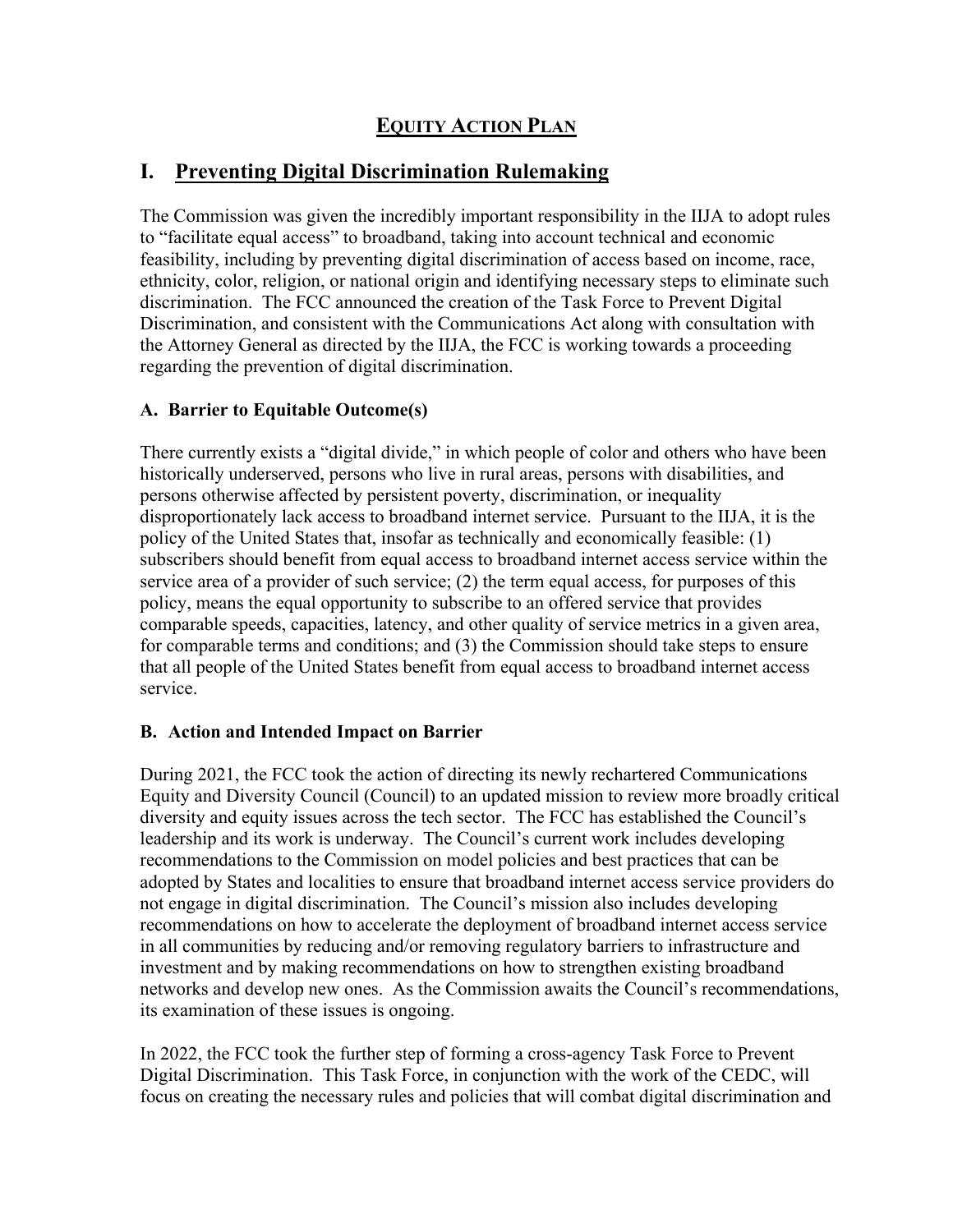promote equal access to broadband across the country, regardless of zip code, income level, ethnicity, race, religion, or national origin.

# **C. Tracking Progress**

Per the requirements of the IIJA, not later than 2 years after November 15, 2021, the Commission shall adopt final rules to facilitate equal access to broadband internet access service, taking into account the issues of technical and economic feasibility presented by that objective, including: (1) preventing digital discrimination of access based on income level, race, ethnicity, color, religion, or national origin; and (2) identifying necessary steps for the Commission to take to eliminate discrimination described in (1). While the Commission has not started a rulemaking proceeding yet to achieve this objective, the Commission is working to accomplish the task set forth in the IIJA in the timeline provided by the IIJA.

# **D. Accountability**

In 2021, the FCC established a new strategic goal to Promote Diversity, Equity, Inclusion and Accessibility. Guided by this strategic goal, the FCC is seeking to gain a deeper understanding of how the agency's rules, policies, and programs may promote or inhibit advances in diversity, equity, inclusion, and accessibility. The FCC will also pursue focused action and investments to eliminate historical, systemic, and structural barriers that perpetuate disadvantaged or underserved individuals and communities. In so doing, the FCC will work to ensure equitable and inclusive access and facilitate the ability of underserved individuals and communities to leverage and benefit from the wide range of opportunities made possible by digital technologies, media, communication services, and next-generation networks. The rulemaking proceeding about preventing digital discrimination that is required by the IIJA will assist the Commission in fulfilling this strategic goal as well. Also, the rulemaking proceeding will be open for public comment which will hold the Commission accountable to the feedback and input of a wide array of voices and opinions from individuals and organizations throughout the United States.

# **II. Affordable Connectivity Program**

In January 2022, the Commission launched the ACP, a \$14.2 billion federal initiative that offers qualifying households discounts on their internet service bills and an opportunity to receive a discount on a computer or tablet from participating providers. The ACP is the congressionally created successor to the FCC's broadband affordability program, the EBBP. To date the program successfully helped almost 10 million households afford internet access.

# **A. Barrier to Equitable Outcome(s)**

So much of day to day—work, education, healthcare and more—has migrated online. But there are far too many households across the country that are wrestling with how to pay for their living expenses and also keep up with the broadband bill. The ACP program, like its predecessor EBBP, can make a meaningful difference.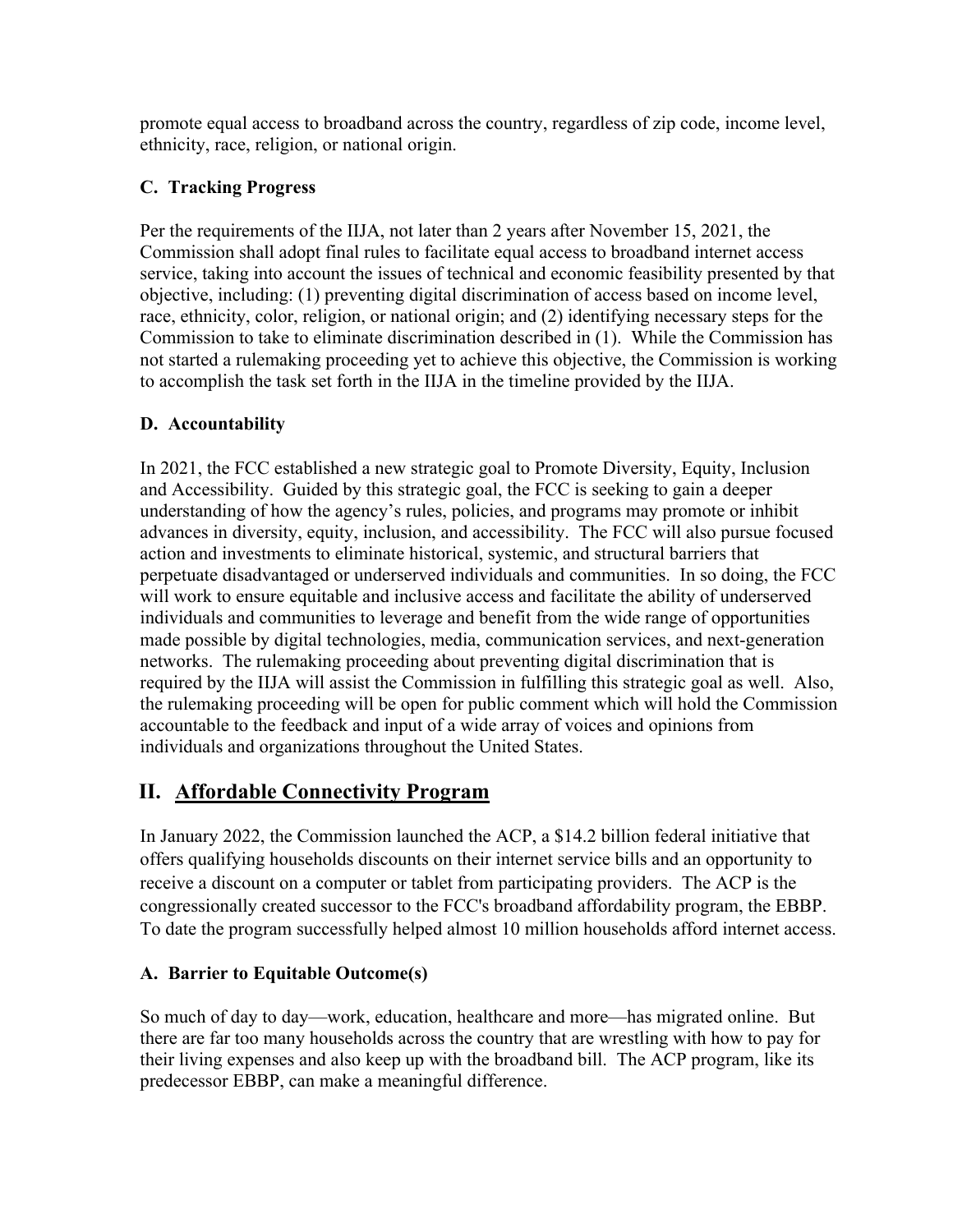#### **B. Action and Intended Impact on Barrier**

The ACP helps reduce the monthly cost of internet service for qualifying households around the country. Eligible households can receive discounts of up to \$30 a month for broadband service, and up to \$75 a month if the household is on Tribal lands or in certain high-cost areas. Eligible households also are able to receive up to \$100 to offset the cost of a computer or tablet. The transition from EBBP to this more permanent program began at the end of 2021 and created a glide path for households in EBBP to move into the ACP. Under the IIJA, for a two-month period these households are authorized to receive support of up to \$50 a month for their broadband connection. Recognizing that the transition to ACP entails a benefit reduction in March of 2022, the Commission has developed thoughtful guiderails for the transition of these households that put a premium on notifying them about this change and giving them the opportunity to adjust their services to avoid surprise charges or unexpected bills.

Congress also made a few key changes to the way a household qualifies for support for ACP. As a result, the FCC updated the income qualifications for ACP thereby opening the door for more families to receive support. The Commission also added new qualifications, including participation in the Department of Agriculture's Special Supplemental Nutrition Program for Women, Infants, and Children, which is specifically designed to help low-income pregnant, postpartum, and breastfeeding women and their families who are at nutritional risk. These changes are important, but it is equally important to note that households participating in Lifeline, Medicaid, SNAP, and Federal Public Housing Assistance programs remain eligible for ACP, as they were for EBBP. In addition, households with children receiving free and reduced-price lunch or school breakfast continue to be eligible, as do Pell Grant recipients. Furthermore, households that participate in Indian Affairs General Assistance, Tribal, TANF, and the Food Distribution Program on Indian Reservations also remain eligible.

#### **C. Tracking Progress**

The FCC, working with the Universal Service Administrative Company, maintains transparent ongoing statistics about enrollment and claims at: [https://www.usac.org/about/affordable-connectivity-program/acp-enrollment-and-claims](https://www.usac.org/about/affordable-connectivity-program/acp-enrollment-and-claims-tracker/)[tracker/.](https://www.usac.org/about/affordable-connectivity-program/acp-enrollment-and-claims-tracker/) By tracking these figures, the Commission is able to see if the program is successfully enrolling eligible households.

In addition, outreach for this program is crucial when it comes to ensuring that eligible households that need support enroll. Community groups, faith-based institutions, schools, libraries, and other trusted local voices are essential when it comes to getting the word out about this program. In the IIJA, Congress provided the agency with the ability to devote resources to outreach efforts designed to enroll eligible households in the ACP. The Commission is planning efforts to expand awareness of this program, build an outreach grants program, and utilize focus groups and research to improve the enrollment process for those who qualify, and find ways to build trust in the process. The Commission should be able to track the progress and clearly see the benefits of its outreach efforts through increased participation in the program.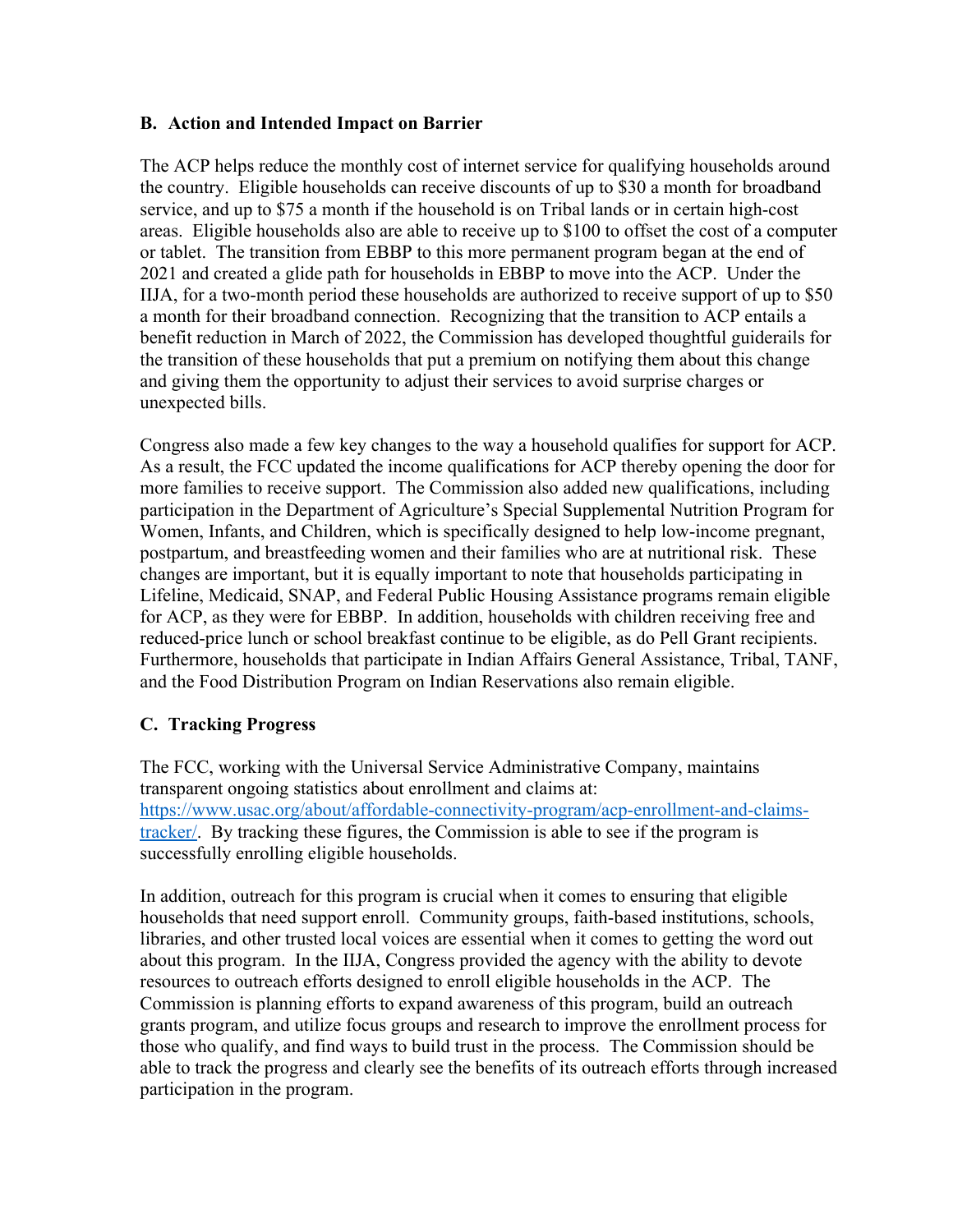#### **D. Accountability**

With the ACP, Congress encouraged the FCC to adopt new consumer protection policies. As such, the Commission put in place new rules restricting abusive upselling and downselling practices so households are not required to subscribe to more or less than they need just to enroll in the program. The FCC has also made clear that credit checks and past debts are not a barrier for participation. In addition, the Commission established a dedicated complaint process specifically for the ACP, so participants can let the FCC know when they have run into difficulties or are being mistreated, and the FCC can take action to fix it.

Furthermore, the FCC has committed to continuing to learn from the policies and practices used for the EBBP. From past efforts, the Commission has learned that trusted navigators are often essential for effective outreach and assistance with enrollment. As a result, the FCC is going to explore ways to lean on trusted government navigators at the state and local level who can help members of their community work their way through the application process.

Finally, as with EBBP, the Commission is setting up a risk assessment of the program's controls and payment processes as well as an assessment of fraud risk. The FCC will also be testing payments and performing audits to ensure carriers are complying with the FCC's rules and to prevent fraud, waste, abuse, and improper payments.

# **III. Emergency Connectivity Fund – Addressing the Homework Gap**

In the summer of 2021, the FCC launched the ECF program, which was authorized by Congress as part of the American Rescue Plan Act of 2021. ECF is a \$7.17 billion program that is helping schools and libraries provide the tools and services their communities need for remote learning during the COVID-19 emergency period. For eligible schools and libraries, the ECF Program covers the reasonable costs of laptop and tablet computers, Wi-Fi hotspots, modems, routers, and broadband connectivity purchases for off-campus use by students, school staff, and library patrons. By providing these necessary services and tools, ECF is helping provide relief to millions of students, school staff, and library patrons and helping to close the Homework Gap for students who would otherwise lack necessary Internet access or the devices they need to connect to classrooms.

#### **A. Barrier to Equitable Outcome(s)**

During the COVID-19 pandemic, many of the Nation's children have struggled without the broadband access they need for learning. They are unable to head to virtual classrooms and participate in online education. Even when in-person class is in session, children wrestle with nightly schoolwork that requires internet access. As a result, in rural and urban communities, many children have found it necessary to identify public spaces (sometimes parking lots) where the wireless signal is free just to connect and keep up with their education. This lack of broadband access and the necessary devices to take advantage of the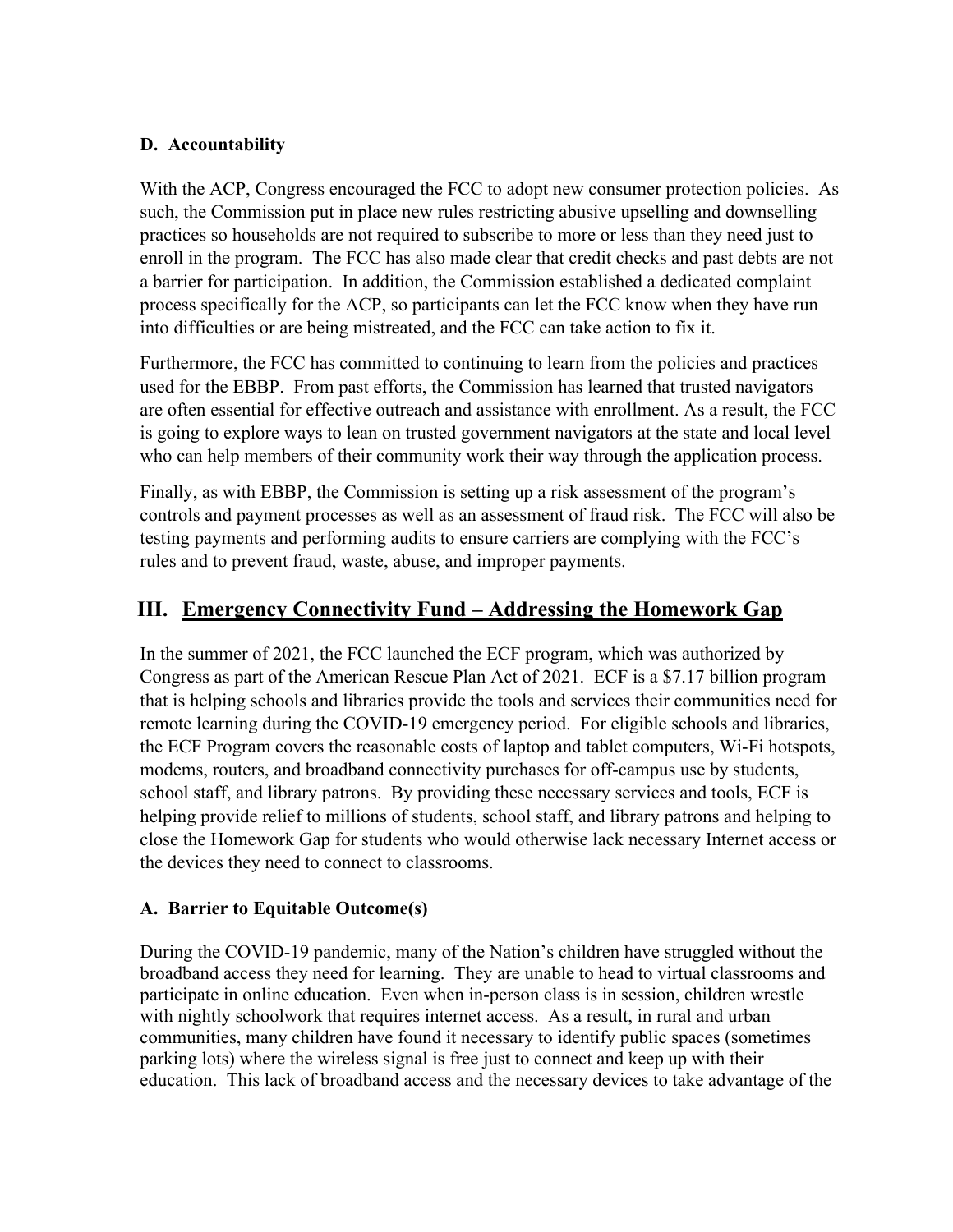benefits of broadband is an especially cruel part of the digital divide, known as the Homework Gap.

## **B. Action and Intended Impact on Barrier**

Through the ECF, schools, libraries, and consortia of schools and libraries (e.g., regional or statewide groups of schools or libraries that apply together) that are eligible for support under the FCC's E-Rate Program as well as Tribal libraries that are eligible for support under the Library Services and Technology Act may request and receive support. Eligible equipment includes Wi-Fi hotspots, modems (including air cards), routers, devices that combine a modem and router, and connected devices (laptop and tablet computers). Schools and libraries can also receive funding for commercially available broadband service that provides a fixed or mobile broadband connection for off-campus use by students, school staff or library patrons. In limited instances, a school or library that can demonstrate it has no available service options sufficient to support remote learning may seek funding for the construction of new networks to provide remote learning and the equipment needed for datacasting services.

# **C. Tracking Progress**

The initial application filing window for ECF closed on August 13, 2021, and the second application filing window closed on October 13, 2021. The FCC is reviewing and processing applications on a rolling basis. The FCC maintains a detailed list of current funding commitment information organized both by congressional district and by state online at: [https://www.fcc.gov/ecf-current-funding-commitments.](https://www.fcc.gov/ecf-current-funding-commitments) Since the launch of the ECF in the summer of 2021, the ECF program has helped over 12 million students across the nation get the digital tools they need to connect with teachers and online educational resources. Total commitments to date are supporting over 10,800 schools, 875 libraries, and 125 consortia for nearly 9.9 million connected devices and over 4.9 million broadband connections.

# **D. Accountability**

In 2021, the FCC updated its strategic goals to include a strategic goal to Pursue a "100 Percent" Broadband Policy. In furtherance of this strategic goal, the FCC has established performance goals and targets to ensure that students as well as school staff and library patrons with unmet needs have access to connected devices and broadband services for off campus use through implementation of the ECF. Furthermore, the Commission has completed a risk assessment of the ECF program's controls and payment processes; the FCC will also be testing payments and performing audits to ensure program participants are complying with the FCC's rules and to prevent fraud, waste, abuse, and improper payments.

# **IV. Broadband Mapping**

The FCC is in the process of updating its current broadband maps with more detailed and precise information on the availability of fixed and mobile broadband services. Service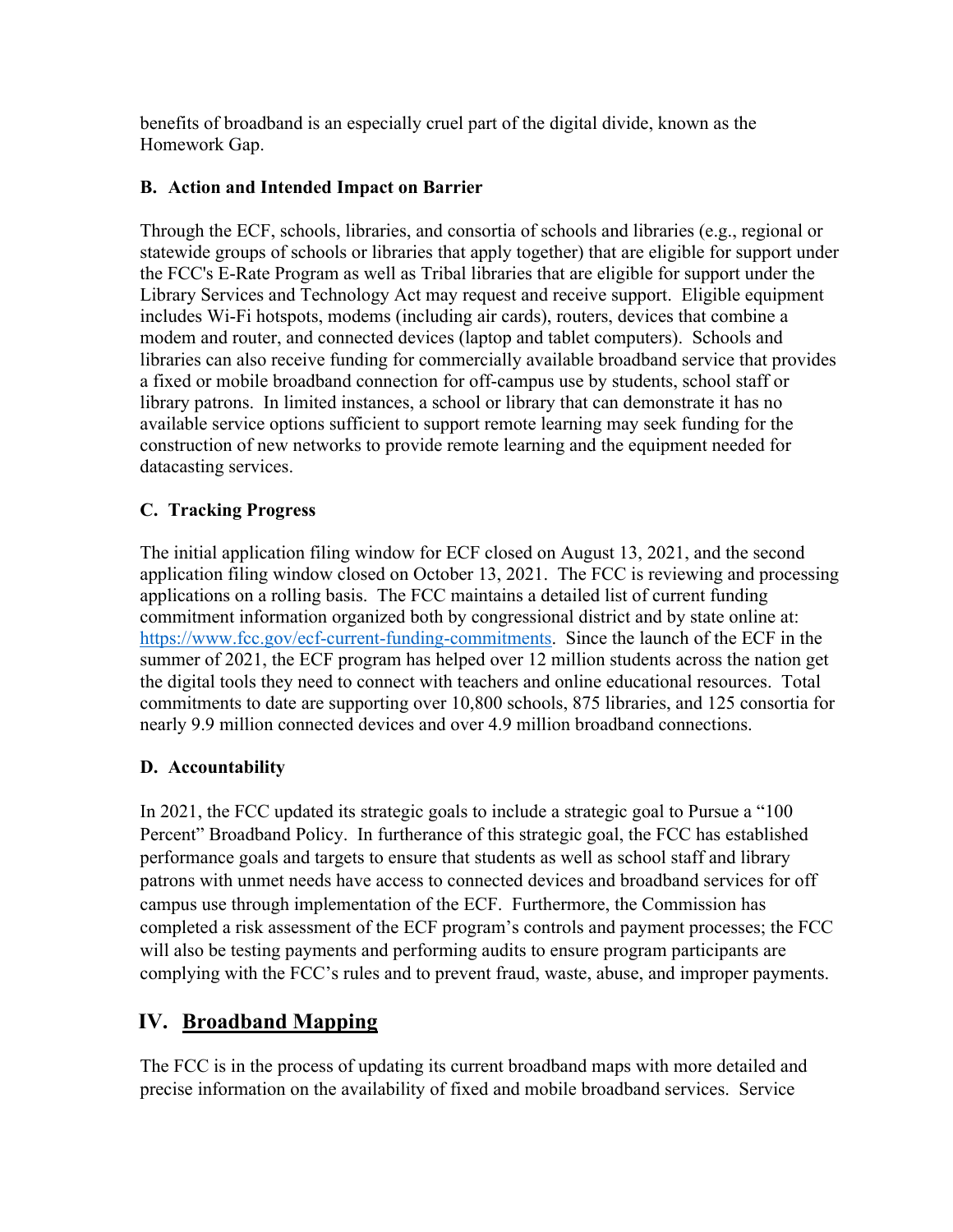providers and governments use broadband maps to make decisions about where service is needed and how to fund the expansion of broadband services. Further, the need for accurate information about availability of the services is necessary to ensure equal access to these critical technologies.

### **A. Barrier to Equitable Outcome(s)**

Now more than ever, it is apparent that broadband is no longer nice to have; it's a need to have. Yet, the FCC knows that in some parts of the United States finding a reliable connection to the online world is not easy. The barriers have been determining how many people face these problems, determining where they live, and identifying what technologies could work best to connect them.

#### **B. Action and Intended Impact on Barrier**

In passing the Broadband DATA Act, Congress directed the FCC to update its data collection practices and improve its broadband maps. The Commission is working to allow consumers, as well as state, local, and Tribal governments to provide feedback about the availability and quality of broadband services. The Commission is gathering this information so the FCC can find ways to close the gap between the digital haves and have nots. To do this, the FCC is working to design and build its most accurate broadband maps ever. The FCC has set up a new method for collecting information to build a comprehensive, user-friendly dataset on broadband availability using public input that will supplement the information the FCC gathers from carriers. The FCC is also developing, testing, and launching information technology systems to collect and verify these data. From there, the FCC will create, for the first time, a publicly accessible, data-base driven nationwide map of locations where broadband is truly available throughout the United States.

### **C. Tracking Progress**

The Commission formed a Broadband Data Task Force to coordinate and expedite the design and construction of new systems for collecting and verifying data to carry out the Broadband DATA Act and more accurately measure and reflect the Nation's broadband needs. The Commission has made significant progress on its broadband data collection efforts, including launching a new webpage, [www.fcc.gov/BroadbandData,](http://www.fcc.gov/BroadbandData) to serve as a central location for information about the FCC's broadband data collection initiative. The webpage also provides access to a new portal through which consumers can share their experiences about the quality and availability of broadband services in their area. Through the FCC's Broadband Task Force, the Commission will continue to track its progress in this area through regular broadband map updates and other public reporting mechanisms.

#### **D. Accountability**

In 2021, the FCC updated its strategic goals to include a strategic goal to Pursue a "100 Percent" Broadband Policy. In furtherance of this strategic goal, the FCC has established performance goals and targets to ensure that the FCC implements the requirements of the